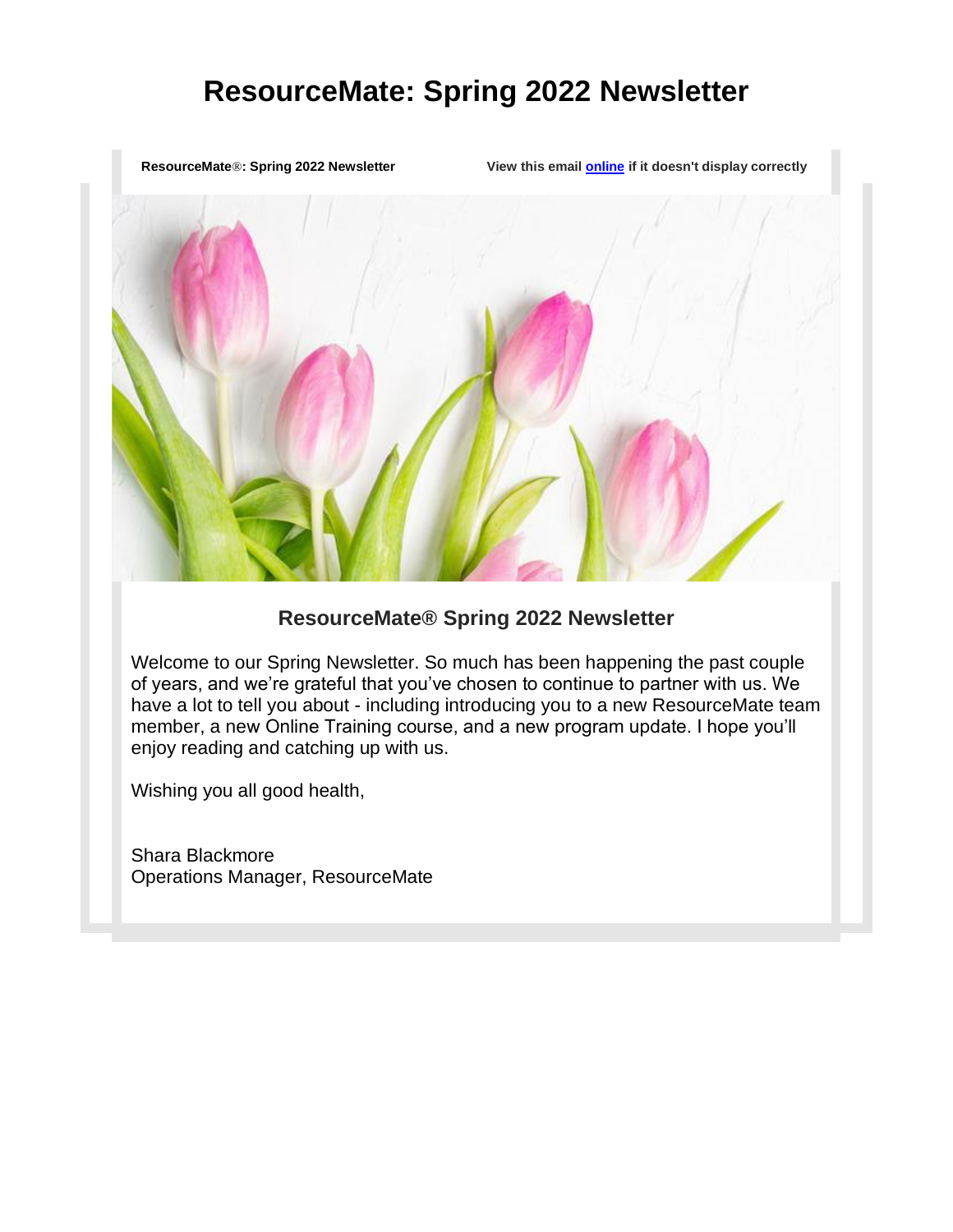### **Introducing Cheryl**

We are excited to announce that Cheryl K. has recently joined our ResourceMate team as a Customer Service Associate.

Cheryl has worked for our parent company, Harris Computer, for the past 10 years as a Call Coordinator in the Niagara Falls office. You may notice a different area code and number popup on some of our incoming calls to you as Cheryl works remotely from her home in the Buffalo area.



Cheryl brings a wealth of Customer Service experience. We are all looking forward to working with her and watching her grow in experience as she works with our valued ResourceMate customers!

### **What's New: Subscription Billing**

New to ResourceMate this year Subscription Billing! We have introduced a new billing system that will ensure the prompt arrival of your invoice for any current services you have with us: support, hosting or Web OPAC. This system will allow us to provide better overall service to you.

**Invoices will be emailed 3 months ahead of the service expiry month. It is important if you have a change in who should receive the invoice for payment, you let us know ahead of time when possible.** The invoice will cover the same service you had in the previous year with us. If you are aware of any change required i.e. adding or removing Live Chat then please let us know and we will change the invoice to be emailed.

As you may have noticed, some of our accounting communications may come with a heading of "Harris" or "Harris Local Government". Since April 2017, Harris Computer Corp. is ResourceMate's Parent company. Any email with Harris in the subject line will be regarding a ResourceMate subject and they are safe to open. Most invoices will come from our Accounts Receivable rep. Taryn Peardon, [TPeardon@harriscomputer.com](mailto:%20TPeardon@harriscomputer.com)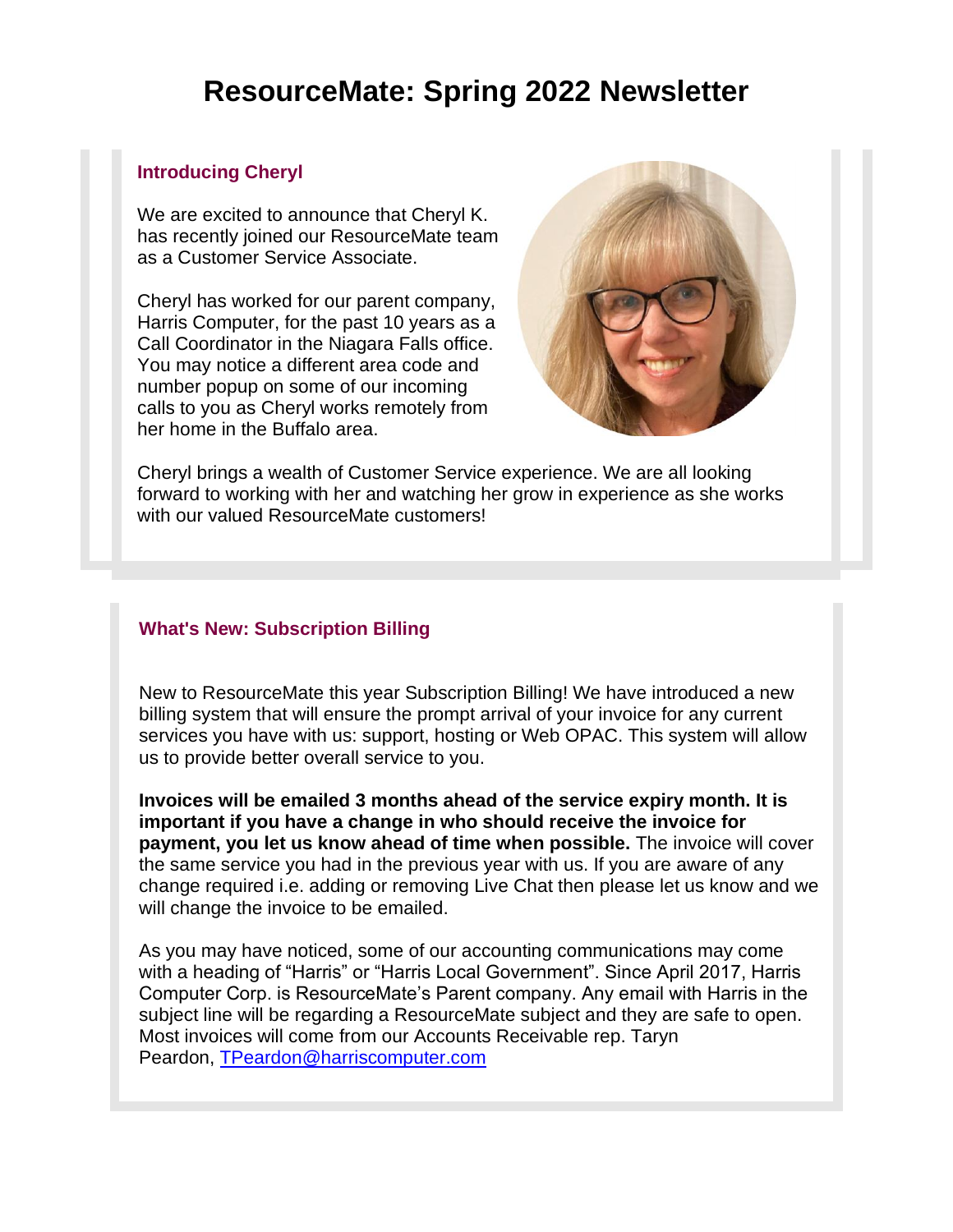#### **Invoicing Date explanation**

Should you decide to discontinue any of your services please let us know at once to save an invoice being generated.

Any questions on Subscription Billing or services can be directed to [info@resourcemate.com](mailto:%20info@resourcemate.com)

## **Best Practices: Contacting the Support Team**

Looking to contact our Support Team to answer questions or solve an issue? We've put together a best practices guide outlining the five best ways to connect with our support team.

**[Download Support Best Practices Guide >](https://app.getresponse.com/click.html?x=a62b&lc=SYLk8z&mc=Is&s=AvbFPE&u=hN2lS&z=EGjByHr&)**

### **Online Training: April Schedule**

Take advantage of refreshing our ResourceMate skills or have new staff and volunteers in your library join us to gain the skills needed to use the program as effectively as possible.

**Save 10% off of April training courses as well as our Training DVDs** by using the following promotion code upon check out online or over the phone:



*What if we have multiple people who want to attend?* If you have three or more people participating, we can arrange for a dedicated training session customized for your organization.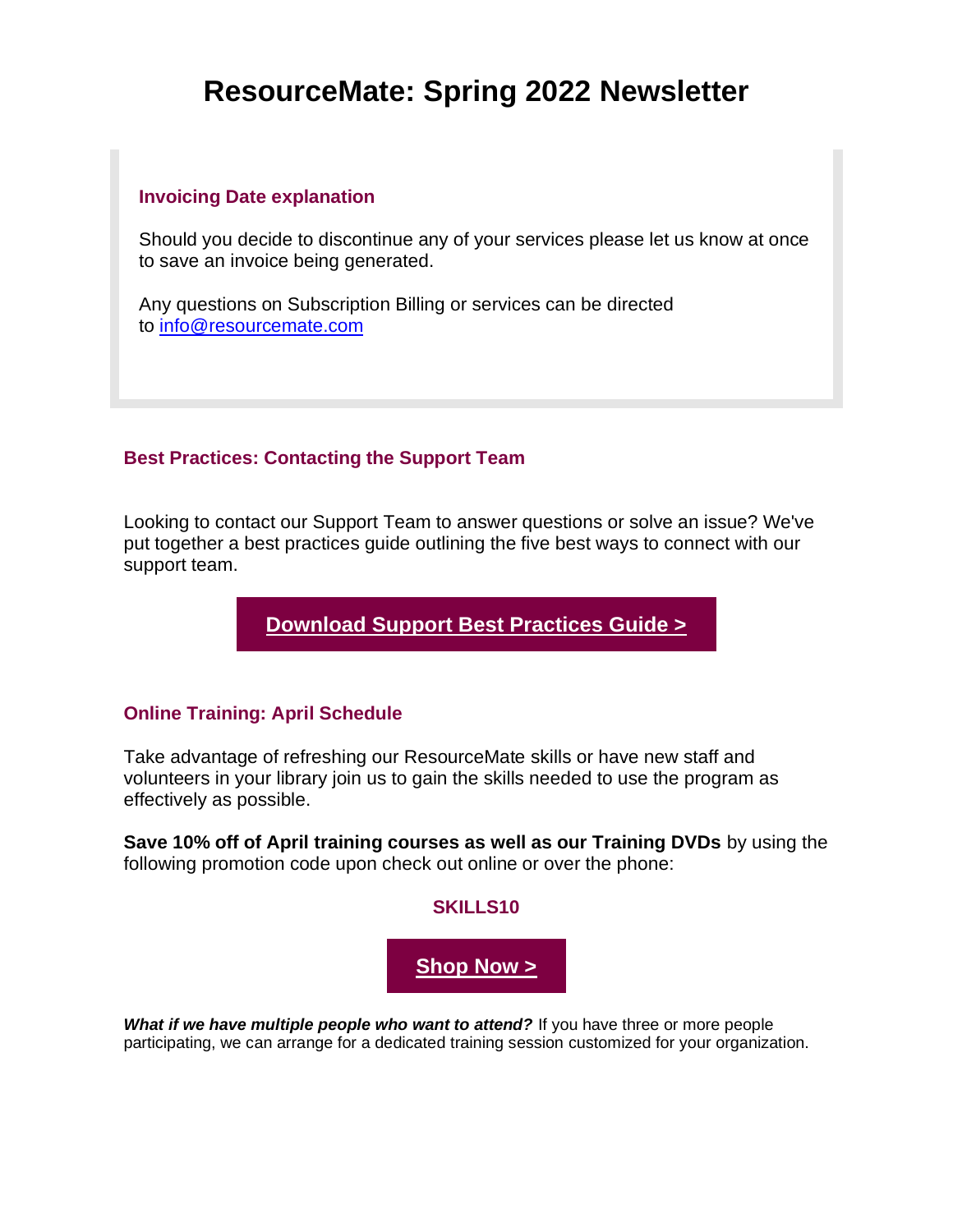## **Upcoming Update: 4.1.13**

#### *To be released April 2022*

We are pleased to announce that update 4.1.13 for ResourceMate will be available soon. The main purpose of this update is to enhance the Web OPAC Synchronization process. While most of this is unseen on the client side, it is an extremely important process as it has increased the speed of the Initial Data Synchronization while still ensuring that your Web OPAC data is completely encrypted.

In addition, Items will now have a separate Cover Photo that will enable you to immediately immediately what will be displayed in Web OPAC. With this new simplified process, the image in the new field "Cover Image" will be the cover that is displayed.

Stay tuned for complete details on all the new enhancements with this latest update.

#### **NEW! Web OPAC Online Training**

*Next Available Sessions: Wednesday, April 27 and Friday, April 29*

We're excited to announce our newest service offering, Web OPAC Online Training.

This training is focused showing site administrators how to set up and customize their Web OPAC so that patrons can find the resources they need, when they need them.

After completion of this course, you will be able to log in as the site administrator, customize how Web OPAC looks, handle reserve requests, and know what patrons have been searching for by using available analytics.

**[Register Today >](https://app.getresponse.com/click.html?x=a62b&lc=SYLk5r&mc=Is&s=AvbFPE&u=hN2lS&z=Ey9PCCQ&)**